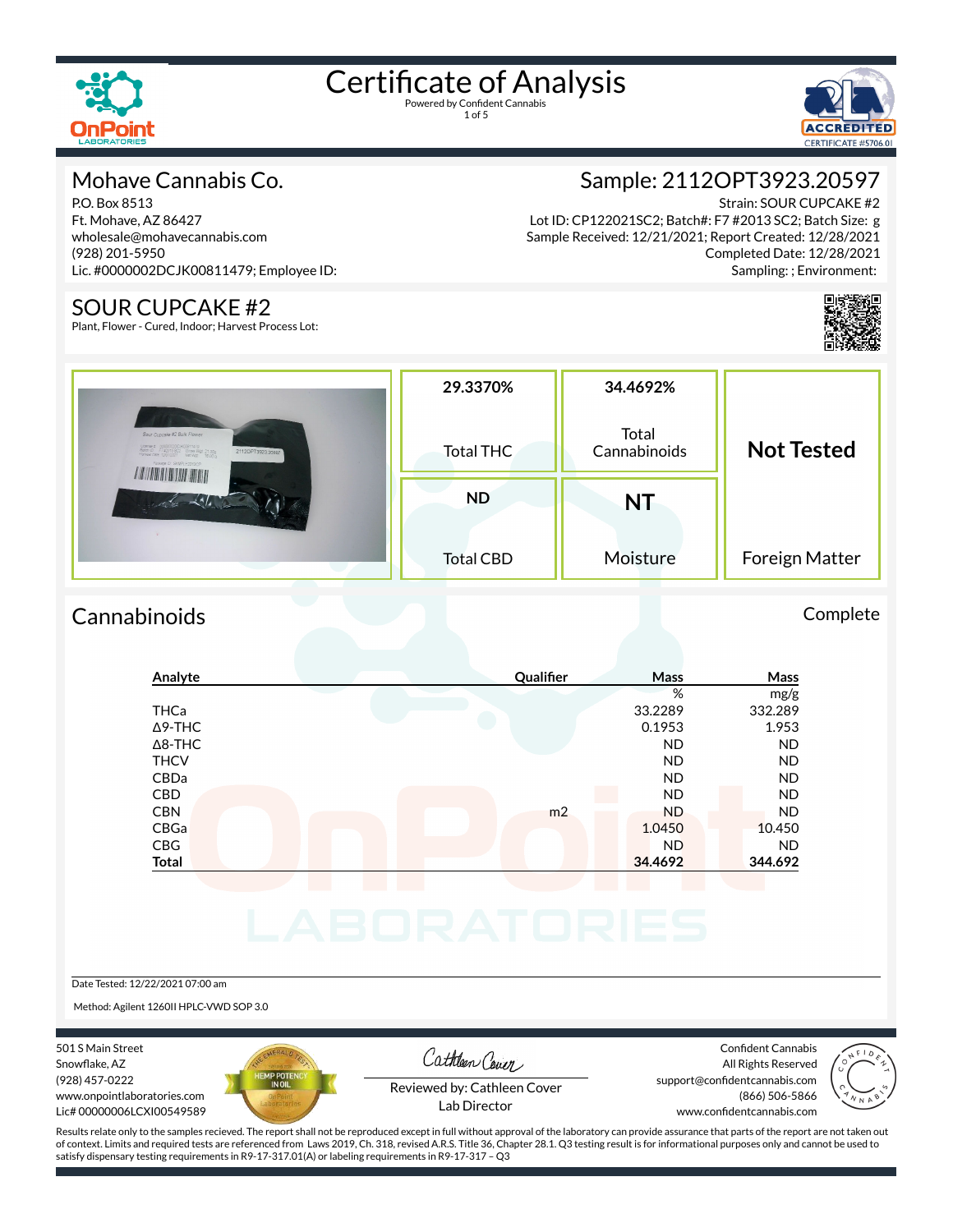



#### Mohave Cannabis Co.

P.O. Box 8513 Ft. Mohave, AZ 86427 wholesale@mohavecannabis.com (928) 201-5950 Lic. #0000002DCJK00811479; Employee ID:

#### SOUR CUPCAKE #2

Plant, Flower - Cured, Indoor; Harvest Process Lot:

#### **Terpenes**



Strain: SOUR CUPCAKE #2 Lot ID: CP122021SC2; Batch#: F7 #2013 SC2; Batch Size: g Sample Received: 12/21/2021; Report Created: 12/28/2021 Completed Date: 12/28/2021 Sampling: ; Environment:



| Analyte                | Qualifier | LOO    | Limit | Mass                                               | <b>Status</b> |          |
|------------------------|-----------|--------|-------|----------------------------------------------------|---------------|----------|
|                        |           | %      | $\%$  | %                                                  |               |          |
| <b>B-Caryophyllene</b> |           | 0.0400 |       | 0.5658                                             | <b>Tested</b> |          |
| δ-Limonene             |           | 0.0400 |       | 0.4038                                             | <b>Tested</b> |          |
| Linalool               |           | 0.0400 |       | 0.3009                                             | <b>Tested</b> |          |
| $\alpha$ -Humulene     |           | 0.0400 |       | 0.1887                                             | <b>Tested</b> |          |
| <b>ß-Pinene</b>        |           | 0.0400 |       | 0.0989                                             | <b>Tested</b> |          |
| Endo-Fenchyl Alcohol   |           | 0.0400 |       | 0.0929                                             | <b>Tested</b> | Cinnamon |
| <b>B-Myrcene</b>       |           | 0.0400 |       | 0.0813                                             | <b>Tested</b> |          |
| α-Bisabolol            |           | 0.0400 |       | 0.0772                                             | <b>Tested</b> |          |
| $\alpha$ -Terpineol    |           | 0.0400 |       | 0.0626                                             | <b>Tested</b> |          |
| $\alpha$ -Pinene       |           | 0.0400 |       | 0.0539                                             | <b>Tested</b> |          |
| 1,4-Cineole            |           | 0.0400 |       | <b>ND</b>                                          | <b>Tested</b> |          |
| 3-Carene               |           | 0.0400 |       | <b>ND</b>                                          | <b>Tested</b> |          |
| α-Cedrene              |           | 0.0400 |       | <b>ND</b>                                          | <b>Tested</b> |          |
| $\alpha$ -Phellandrene |           | 0.0400 |       | <b>ND</b>                                          | <b>Tested</b> | Orange   |
| $\alpha$ -Terpinene    |           | 0.0400 |       | <b>ND</b>                                          | <b>Tested</b> |          |
| Borneol                |           | 0.0400 |       | <loq< td=""><td><b>Tested</b></td><td></td></loq<> | <b>Tested</b> |          |
| Camphene               |           | 0.0400 |       | <loq< td=""><td><b>Tested</b></td><td></td></loq<> | <b>Tested</b> |          |
| Camphor                |           | 0.0400 |       | <b>ND</b>                                          | <b>Tested</b> |          |
| Caryophyllene Oxide    |           | 0.0400 |       | <b>ND</b>                                          | <b>Tested</b> |          |
| Cedrol                 |           | 0.0400 |       | <b>ND</b>                                          | <b>Tested</b> |          |
| cis-Nerolidol          |           | 0.0400 |       | <b>ND</b>                                          | <b>Tested</b> | Lavender |
| cis-Ocimene            |           | 0.0400 |       | <b>ND</b>                                          | <b>Tested</b> |          |
| Eucalyptol             |           | 0.0400 |       | <b>ND</b>                                          | <b>Tested</b> |          |
| Farnesene              |           | 0.0400 |       | <b>ND</b>                                          | <b>Tested</b> |          |
| Fenchone               |           | 0.0400 |       | <b>ND</b>                                          | <b>Tested</b> |          |
| y-Terpinene            |           | 0.0400 |       | <b>ND</b>                                          | <b>Tested</b> |          |
| y-Terpineol            |           | 0.0400 |       | <b>ND</b>                                          | <b>Tested</b> |          |
| Geraniol               |           | 0.0400 |       | <b>ND</b>                                          | <b>Tested</b> |          |
| <b>Geranyl Acetate</b> |           | 0.0400 |       | <b>ND</b>                                          | <b>Tested</b> | Hops     |
| Guaiol                 |           | 0.0400 |       | <b>ND</b>                                          | <b>Tested</b> |          |
| Isoborneol             |           | 0.0400 |       | <b>ND</b>                                          | <b>Tested</b> |          |
| Isopulegol             |           | 0.0400 |       | <b>ND</b>                                          | <b>Tested</b> |          |
| Menthol                |           | 0.0400 |       | <b>ND</b>                                          | <b>Tested</b> |          |
| Nerol                  |           | 0.0400 |       | <b>ND</b>                                          | <b>Tested</b> |          |
| Ocimene                |           | 0.0400 |       | <b>ND</b>                                          | <b>Tested</b> |          |
| Pulegone               |           | 0.0400 |       | <b>ND</b>                                          | <b>Tested</b> | Pine     |
| Sabinene               |           | 0.0400 |       | <b>ND</b>                                          | <b>Tested</b> |          |
| Sabinene Hydrate       |           | 0.0400 |       | <b>ND</b>                                          | <b>Tested</b> |          |
| Terpinolene            |           | 0.0400 |       | <loq< td=""><td><b>Tested</b></td><td></td></loq<> | <b>Tested</b> |          |
| Valencene              |           | 0.0400 |       | <b>ND</b>                                          | <b>Tested</b> | 1.9260%  |

### Primary Aromas



Date Tested: 12/23/2021 12:00 am

Method: Agilent Intuvo 9000 gas chromatography direct injection

501 S Main Street

Snowflake, AZ (928) 457-0222 www.onpointlaboratories.com Lic# 00000006LCXI00549589 Cathleen Cover

Confident Cannabis All Rights Reserved support@confidentcannabis.com (866) 506-5866



Reviewed by: Cathleen Cover Lab Director

www.confidentcannabis.com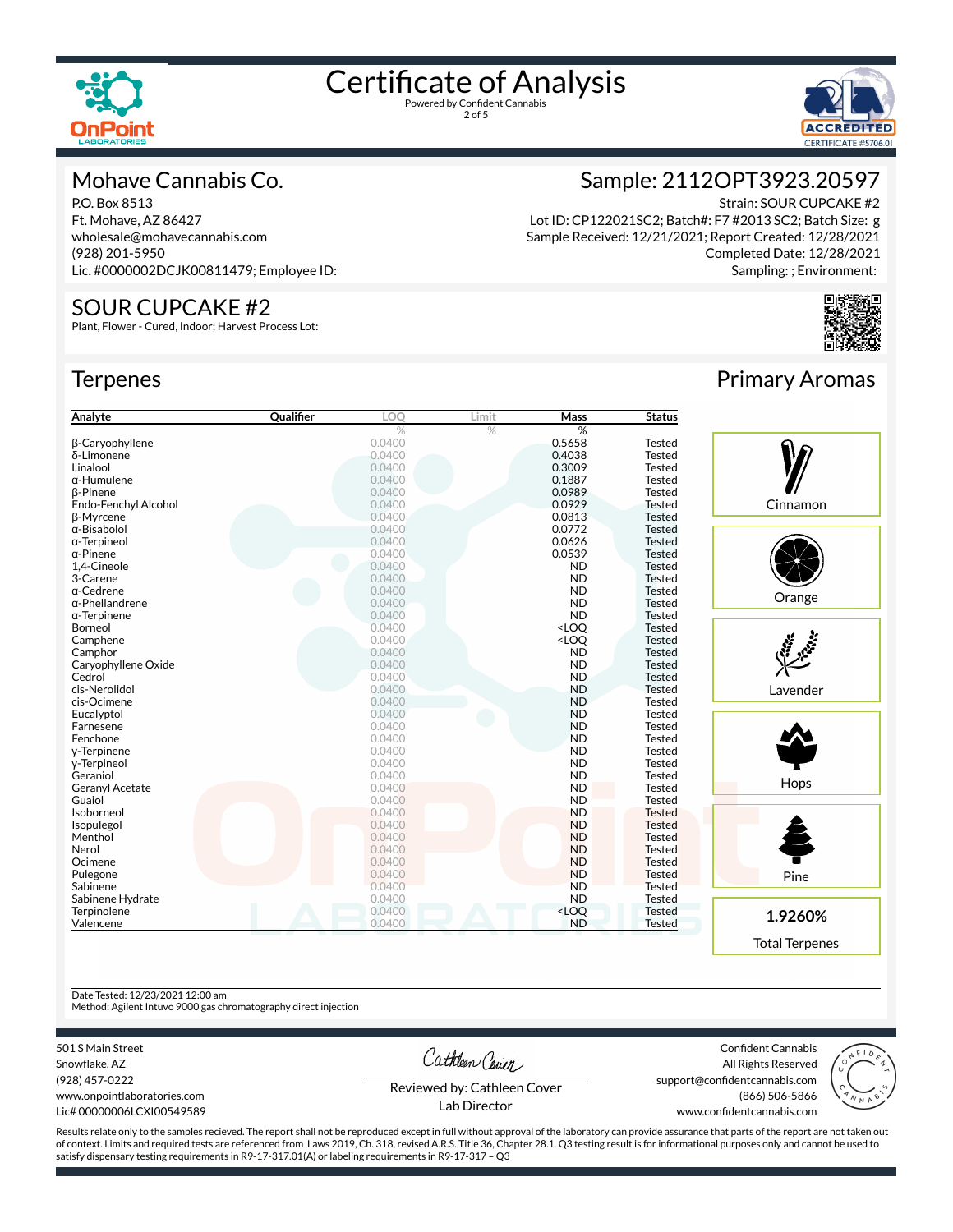

3 of 5



### Mohave Cannabis Co.

P.O. Box 8513 Ft. Mohave, AZ 86427 wholesale@mohavecannabis.com (928) 201-5950 Lic. #0000002DCJK00811479; Employee ID:

#### SOUR CUPCAKE #2

Plant, Flower - Cured, Indoor; Harvest Process Lot:

## Microbials Pass



Lot ID: CP122021SC2; Batch#: F7 #2013 SC2; Batch Size: g Sample Received: 12/21/2021; Report Created: 12/28/2021 Completed Date: 12/28/2021 Sampling: ; Environment:



| Analyte                                                                                                                                                                                            | Qualifier                                   | Limit    | Units                                                | <b>Status</b> |
|----------------------------------------------------------------------------------------------------------------------------------------------------------------------------------------------------|---------------------------------------------|----------|------------------------------------------------------|---------------|
|                                                                                                                                                                                                    |                                             | CFU/g    | CFU/g                                                |               |
| Aspergillus<br>E. Coli                                                                                                                                                                             | Not Detected in 1g                          | 100.0000 | <b>ND</b><br><b>ND</b>                               | Pass<br>Pass  |
| Salmonella                                                                                                                                                                                         | Not Detected in 1g                          |          | <b>ND</b>                                            | Pass          |
|                                                                                                                                                                                                    |                                             |          |                                                      |               |
|                                                                                                                                                                                                    |                                             |          |                                                      |               |
|                                                                                                                                                                                                    |                                             |          |                                                      |               |
|                                                                                                                                                                                                    |                                             |          |                                                      |               |
|                                                                                                                                                                                                    |                                             |          |                                                      |               |
|                                                                                                                                                                                                    |                                             |          |                                                      |               |
|                                                                                                                                                                                                    |                                             |          |                                                      |               |
|                                                                                                                                                                                                    |                                             |          |                                                      |               |
|                                                                                                                                                                                                    |                                             |          |                                                      |               |
|                                                                                                                                                                                                    |                                             |          |                                                      |               |
|                                                                                                                                                                                                    |                                             |          |                                                      |               |
|                                                                                                                                                                                                    |                                             |          |                                                      |               |
|                                                                                                                                                                                                    |                                             |          |                                                      |               |
|                                                                                                                                                                                                    |                                             |          |                                                      |               |
|                                                                                                                                                                                                    |                                             |          |                                                      |               |
|                                                                                                                                                                                                    |                                             |          |                                                      |               |
|                                                                                                                                                                                                    |                                             |          |                                                      |               |
|                                                                                                                                                                                                    | LABORATORIES                                |          |                                                      |               |
|                                                                                                                                                                                                    |                                             |          |                                                      |               |
|                                                                                                                                                                                                    |                                             |          |                                                      |               |
|                                                                                                                                                                                                    |                                             |          |                                                      |               |
| Date Tested: 12/22/2021 12:00 am<br>Method: BioRad qPCR                                                                                                                                            |                                             |          |                                                      |               |
|                                                                                                                                                                                                    |                                             |          |                                                      |               |
| 501 S Main Street                                                                                                                                                                                  | Cathleen Cover                              |          | <b>Confident Cannabis</b>                            |               |
| Snowflake, AZ<br>MICROBIAL 2<br>SALMONELLA<br>(928) 457-0222                                                                                                                                       |                                             |          | All Rights Reserved<br>support@confidentcannabis.com |               |
| www.onpointlaboratories.com                                                                                                                                                                        | Reviewed by: Cathleen Cover<br>Lab Director |          | (866) 506-5866                                       |               |
| Lic# 00000006LCXI00549589                                                                                                                                                                          |                                             |          | www.confidentcannabis.com                            |               |
| Results relate only to the samples recieved. The report shall not be reproduced except in full without approval of the laboratory can provide assurance that parts of the report are not taken out |                                             |          |                                                      |               |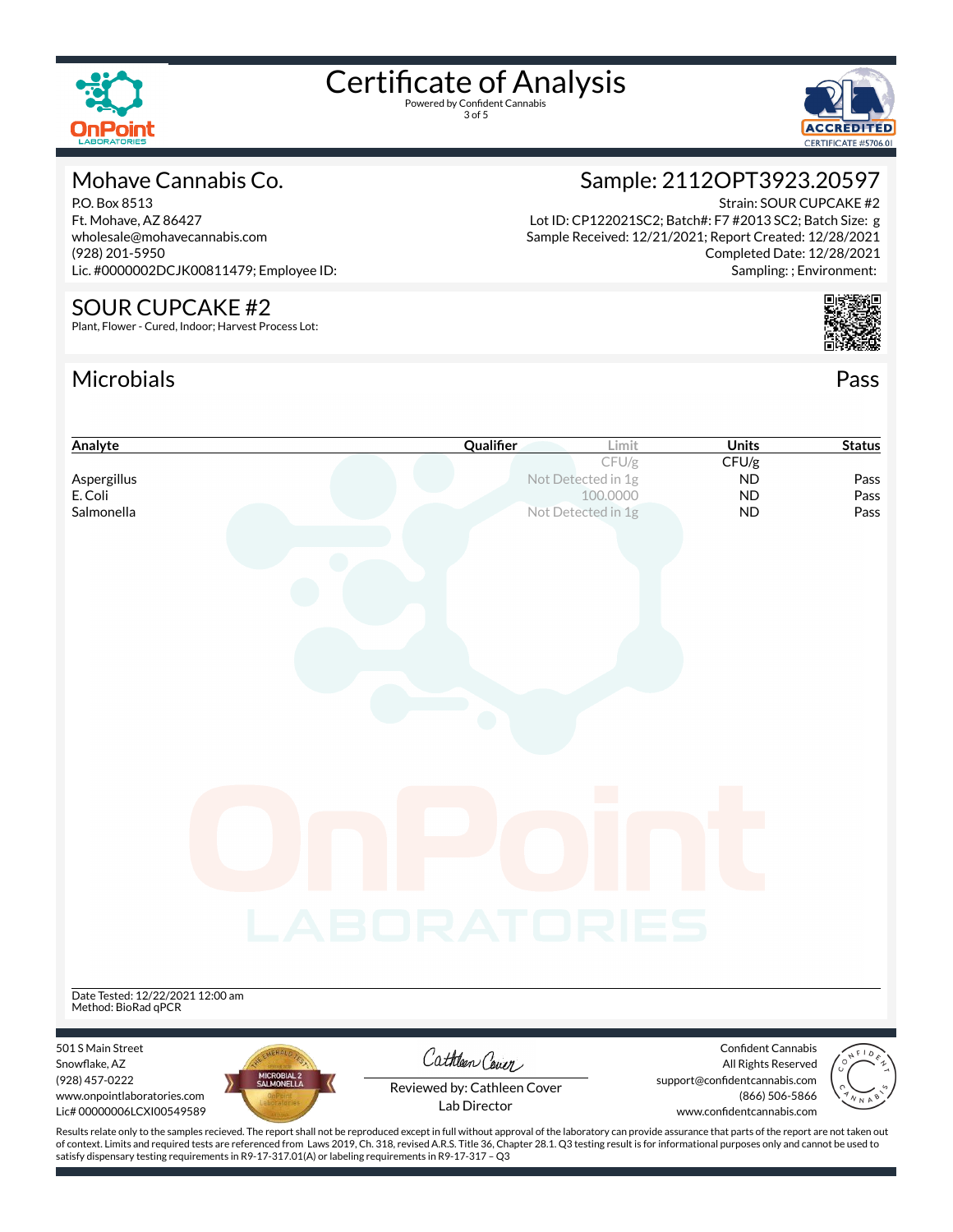



#### Mohave Cannabis Co.

P.O. Box 8513 Ft. Mohave, AZ 86427 wholesale@mohavecannabis.com (928) 201-5950 Lic. #0000002DCJK00811479; Employee ID:

#### SOUR CUPCAKE #2

Plant, Flower - Cured, Indoor; Harvest Process Lot:

# Heavy Metals **Pass**

# Sample: 2112OPT3923.20597

Strain: SOUR CUPCAKE #2 Lot ID: CP122021SC2; Batch#: F7 #2013 SC2; Batch Size: g Sample Received: 12/21/2021; Report Created: 12/28/2021 Completed Date: 12/28/2021 Sampling: ; Environment:



|                                                                            | Analyte                     | Qualifier    | Mass                                                                                                             | LOQ              | Limit              | <b>Status</b>                                                                                     |
|----------------------------------------------------------------------------|-----------------------------|--------------|------------------------------------------------------------------------------------------------------------------|------------------|--------------------|---------------------------------------------------------------------------------------------------|
|                                                                            |                             |              | PPB                                                                                                              | PPB              | PPB                |                                                                                                   |
|                                                                            | Arsenic                     | L1           | <loq< td=""><td>200.00</td><td>400.00</td><td>Pass</td></loq<>                                                   | 200.00           | 400.00             | Pass                                                                                              |
|                                                                            | Cadmium                     | L1           | $<$ LOQ                                                                                                          | 200.00           | 400.00             | Pass                                                                                              |
|                                                                            | Lead<br>Mercury             | L1<br>L1     | <loq<br><loq< td=""><td>500.00<br/>600.00</td><td>1000.00<br/>1200.00</td><td>Pass<br/>Pass</td></loq<></loq<br> | 500.00<br>600.00 | 1000.00<br>1200.00 | Pass<br>Pass                                                                                      |
|                                                                            |                             |              |                                                                                                                  |                  |                    |                                                                                                   |
|                                                                            |                             |              |                                                                                                                  |                  |                    |                                                                                                   |
|                                                                            |                             |              |                                                                                                                  |                  |                    |                                                                                                   |
|                                                                            |                             |              |                                                                                                                  |                  |                    |                                                                                                   |
|                                                                            |                             |              |                                                                                                                  |                  |                    |                                                                                                   |
|                                                                            |                             |              |                                                                                                                  |                  |                    |                                                                                                   |
|                                                                            |                             | LABORATORIES |                                                                                                                  |                  |                    |                                                                                                   |
| Date Tested: 12/22/2021 12:00 am                                           |                             |              |                                                                                                                  |                  |                    |                                                                                                   |
| Method: Agilent 7800 ICP MS                                                |                             |              |                                                                                                                  |                  |                    |                                                                                                   |
| 501 S Main Street<br>Snowflake, AZ                                         |                             |              | Cathleen Cover                                                                                                   |                  |                    | <b>Confident Cannabis</b><br>$\int_{0}^{\infty}$<br>All Rights Reserved                           |
| (928) 457-0222<br>www.onpointlaboratories.com<br>Lic# 00000006LCXI00549589 | HEAVY METALS<br>IN HEMP OIL |              | Reviewed by: Cathleen Cover<br>Lab Director                                                                      |                  |                    | support@confidentcannabis.com<br>$\mathbin{\circ}$<br>(866) 506-5866<br>www.confidentcannabis.com |